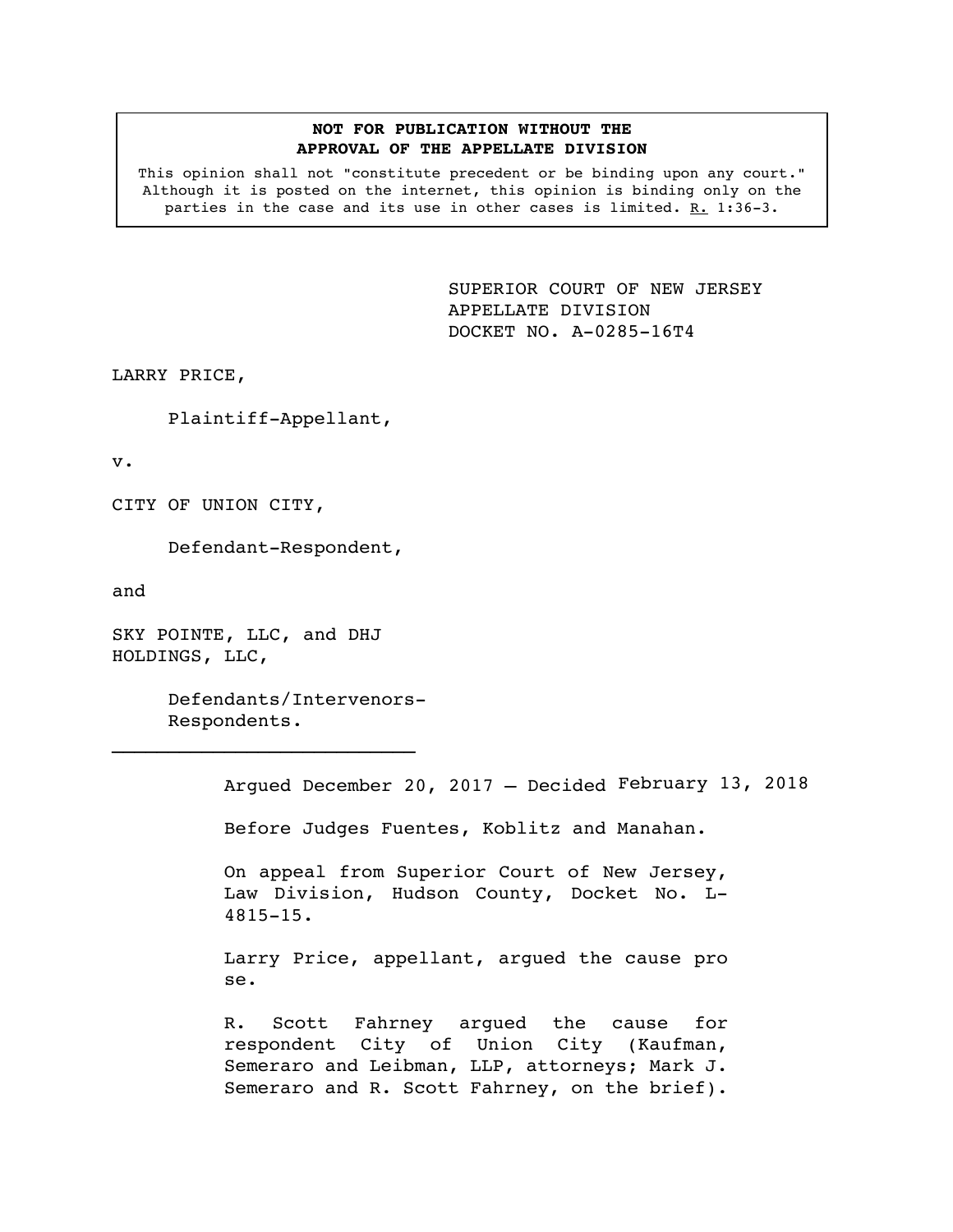Mark E. Duckstein argued the cause for respondents Sky Pointe, LLC and DHJ Holdings, LLC (Sills Cummis & Gross, PC, attorneys; Kevin J. Moore, of counsel; Mark E. Duckstein and Michael J. Pisko, of counsel and on the brief).

## PER CURIAM

Plaintiff Larry Price appeals from an August 17, 2016 order dismissing his complaint in lieu of prerogative writs seeking to invalidate defendant City of Union City's (Union City) designation of an area in need of redevelopment, pursuant to the Local Redevelopment and Housing Law (LRHL), N.J.S.A. 40A:12A-1 to -73. Union City adopted the report of a public planner, which extensively details the deterioration of the redevelopment area. Most of the properties in the area contain vacant and severely dilapidated buildings. All but one of the properties located within the redevelopment area are owned by defendant Sky Pointe, LLC (Sky Pointe), and its wholly owned subsidiary, defendant DHJ Holdings, LLC (DHJ).

Price alleges that Union City's designation is not supported by substantial evidence, and that private efforts by developers would have been sufficient to redevelop the area. He claims that defendants Sky Pointe and DHJ are responsible for the dilapidation and deterioration of the properties within the redevelopment area.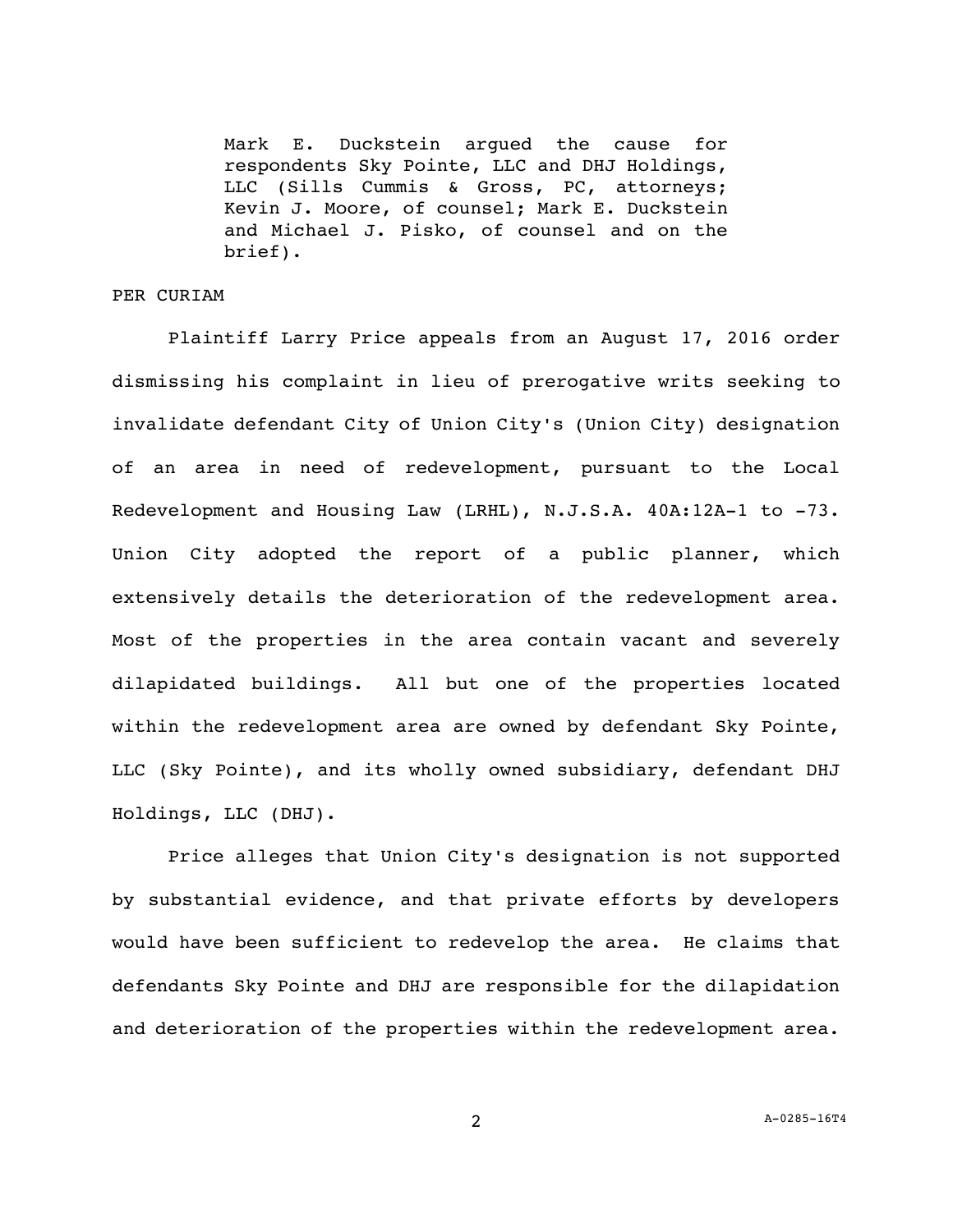Plaintiff also alleges that Union City should have used its police powers to repair or demolish the buildings in the area.

Plaintiff's main contentions are that Union City designated the area as a redevelopment area so that it could become a "gatekeeper" and control the development of the area, and that Sky Pointe is responsible for the area's deterioration. We reject these arguments and affirm substantially for the reasons expressed by Judge Francis B. Schultz in his August 5, 2016 oral opinion.

In February 2009 The Board of Commissioners for Union City (Board) adopted a resolution which authorized the Planning Board of Union City (Planning Board) to conduct a preliminary investigation and hearing to determine whether Block 184, Lots 1.01 and 1.02, and Block 185, Lots 12, 14-17 and 30-42 (the redevelopment area) met the criteria to be designated a "redevelopment area" pursuant to the LRHL.

David Spatz, P.P., AICP, prepared a Redevelopment Area Report for the Union City's Planning Board. The Planning Board held a public hearing and on November 21, 2011, the Planning Board adopted a resolution recommending the Board of Commissioners designate the area as an area in need of redevelopment. No further action was taken at this time.

On June 17, 2014, the Board of Commissioners adopted a resolution requesting that the Planning Board review the 2009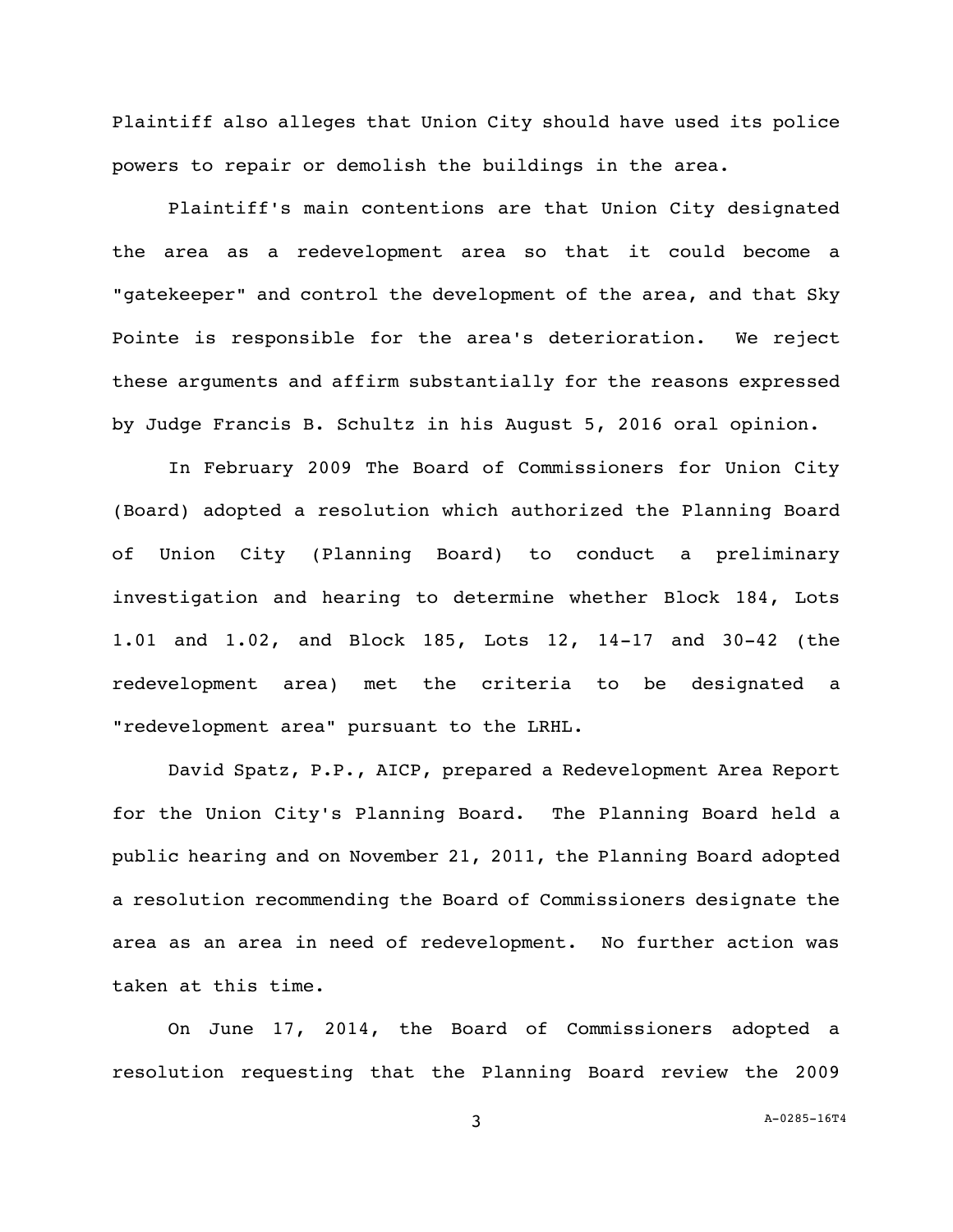Redevelopment Report to determine if its recommendation that the area be designated as a redevelopment area was still applicable. Three months later, Spatz prepared an updated Redevelopment Area Report (Report) for the Planning Board. The Report recommended that the area qualify as a non-condemnation redevelopment area. The Planning Board held public hearings on the matter, ultimately adopting a November 2015 resolution recommending that the Board designate the area as a non-condemnation redevelopment area pursuant to the LRHL, N.J.S.A. 40A:12A-1.

The same month, plaintiff filed a complaint in lieu of prerogative writs. The complaint alleges that the conditions of deterioration were likely to be corrected or ameliorated by private effort; no proof of dilapidation detrimental to the safety, health, morals or welfare of the community was demonstrated; any dilapidation or deterioration was the result of the property owner's lack of maintenance of the properties, and this "selfimposed hardship cannot be the basis of zoning relief"; Union City should have exercised its police powers to require the demolition or repair of the properties; and Union City's claim that, because it is located in PA-1, a Metropolitan Planning Area, "smart growth planning principles would be served" by redevelopment is overly broad, because all of Hudson County is located in a PA-1 Metropolitan Planning Area, and "a similar claim could be made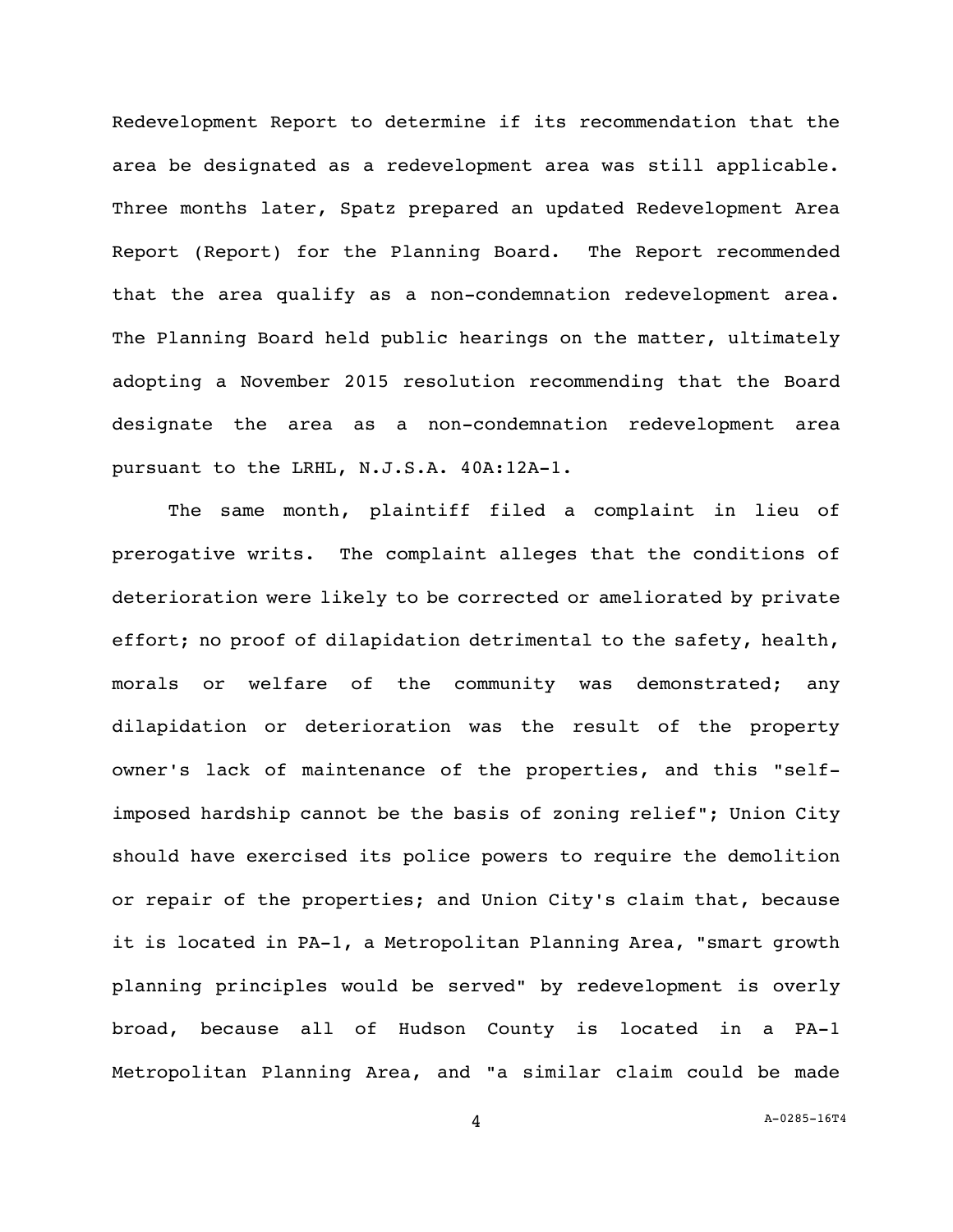about any site in Hudson County." Finally, the complaint alleges that because, with the exception of one property owned by Union City, all of the properties in the redevelopment area are owned by a single property owner, "only one private party will benefit."

Judge Schultz found that the Report and the testimony of Spatz provided substantial evidence that almost all of the property fell within one of the categories in N.J.S.A. 40A:12A-5. With regard to plaintiff's arguments that the legislative intent of the Act (pursuant to N.J.S.A. 40A:12A-2, Findings, determinations, declarations) required private efforts to redevelop an area be inadequate, the judge explained he was "satisfied that private efforts failed and that [the deterioration is] not likely to be corrected or ameliorated by private effort." Judge Schultz also discussed plaintiff's claims that the area was not "detrimental to the health, safety, and morals of the community," and found that "the report of Mr. Spatz, as well as the testimony of those people . . . [who commented at Planning Board's hearings] certainly suggest otherwise." As for plaintiff's claims that Sky Pointe created the deterioration, and it was a self-imposed hardship, Judge Schultz explained that:

> [t]he moving party here is Union City – not the developer . . . there was no evidence of neglect on the part of Sky Pointe that they burned things or broke windows or went out there and did something untoward to give the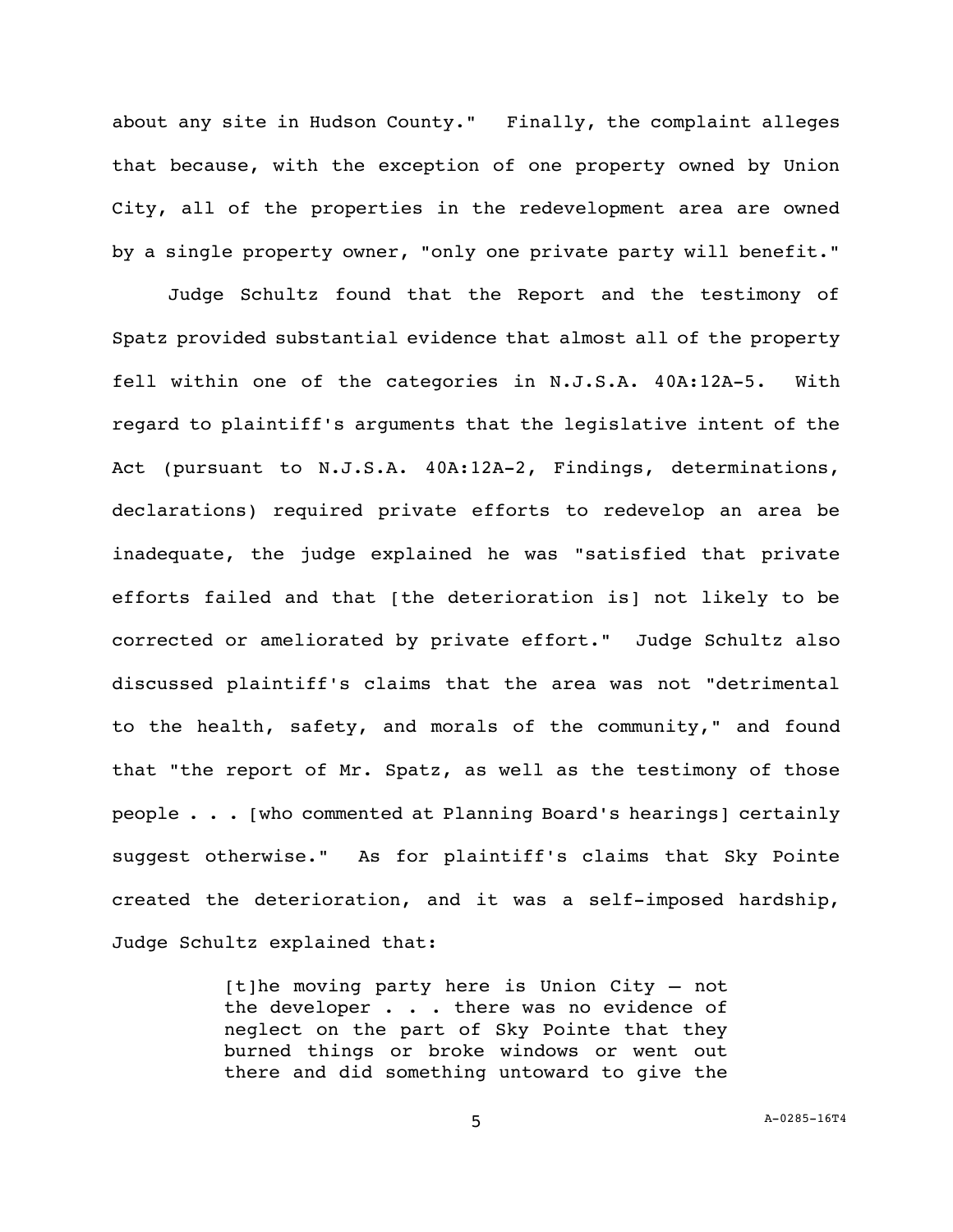façade of . . . deteriorated dwellings and property . . . [a]nd I just don't find that . . . argument about a self-imposed hardship would prevent the city from finding this to be an area in need of redevelopment.

Finally, Judge Schultz explained that Union City was not required to use its police powers to "knock these buildings down" instead of declaring the area as an area in need of redevelopment. With regard to Sky Pointe potentially making money through the Union City's redevelopment area designation, Judge Schultz explained "that is not a reason to override the City's determination . . . . People are allowed to make money, it's not a crime. And it's not a known obstacle to the city deeming this an area in need of redevelopment."

The area that Union City has designated a non-condemnation redevelopment area is approximately 3.34 acres, located in the southeastern portion of Union City. It includes thirteen properties. The rear portions of the properties abut the Palisades Cliffs, with a view of the New York City skyline. Sky Pointe and its subsidiary DHJ own all but one of the properties, which have been vacant for seven to eleven years.

In preparing the Report, Spatz conducted:

interior and exterior inspections of the properties and structures, which were made on July 29, 2009 and June 23, 2014, a review of the existing land use for the property, [a] review of zoning and planning documents, as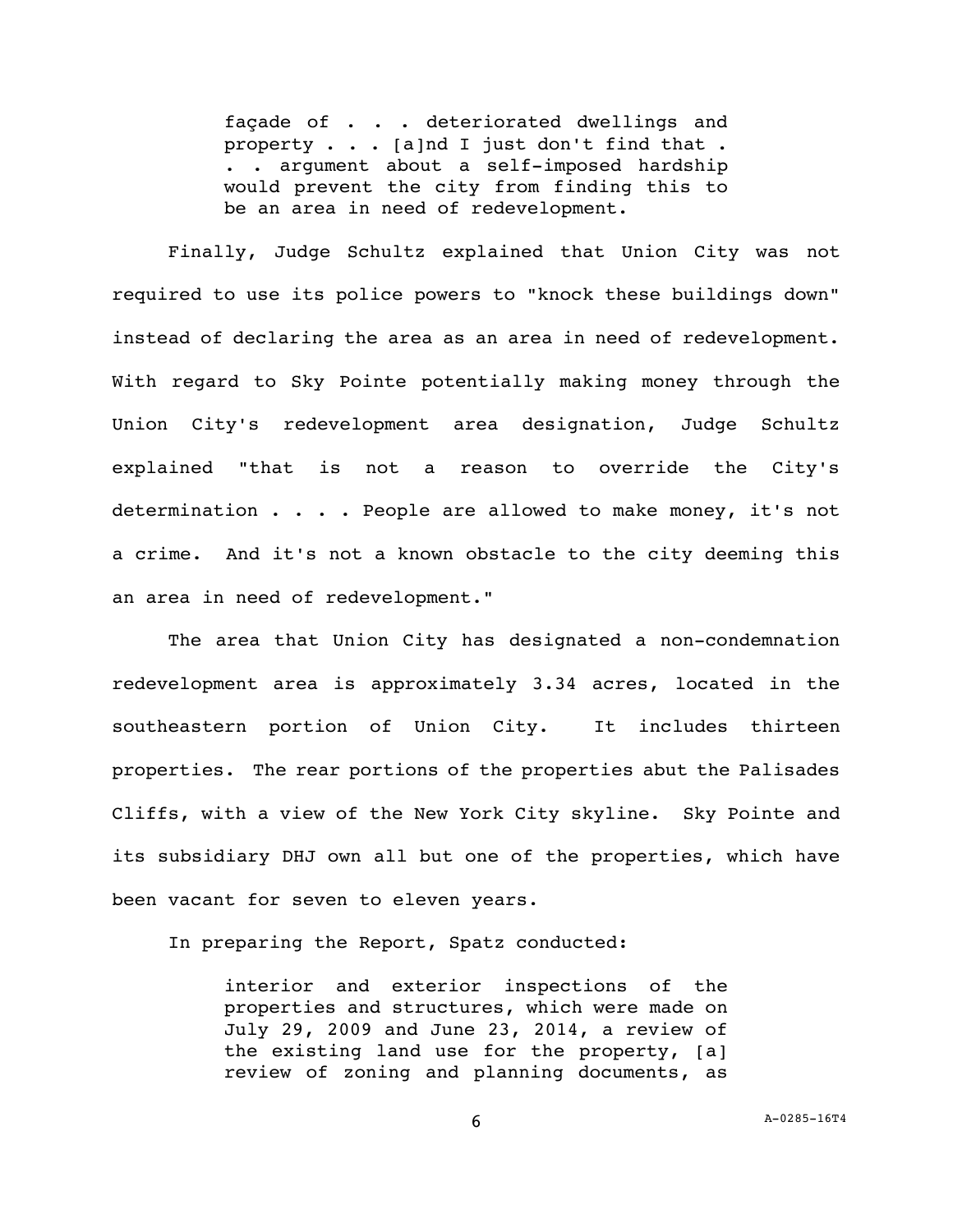well as a review of the City's tax, police and building records for the area.

The Report extensively details each building's deterioration and dilapidation. The Report describes the properties as "vacant and unproductive," which is "detrimental to the health, safety, morals and welfare of the community." All of the buildings are in poor condition, and most have significant damage and are uninhabitable without significant renovation. The damage to each building includes defective roof shingles, retaining walls above the cliffs in the rear of the properties, electrical panels, hot water heaters, chimneys, windows, and support beams. Interior water damage has caused mold and extensive interior and exterior damage exists.

One building has significant damage from a fire that effectively gutted the building. Three of the properties do not contain buildings; two contain parking lots and one property is landlocked, containing mostly cliffs.

The Report discusses police reports for the area that indicate many of the properties attract "vagrants and vandals who continue to illegally trespass, damage the building and parcel, engage in illicit drug use, [and] engage in verbal altercations with one another."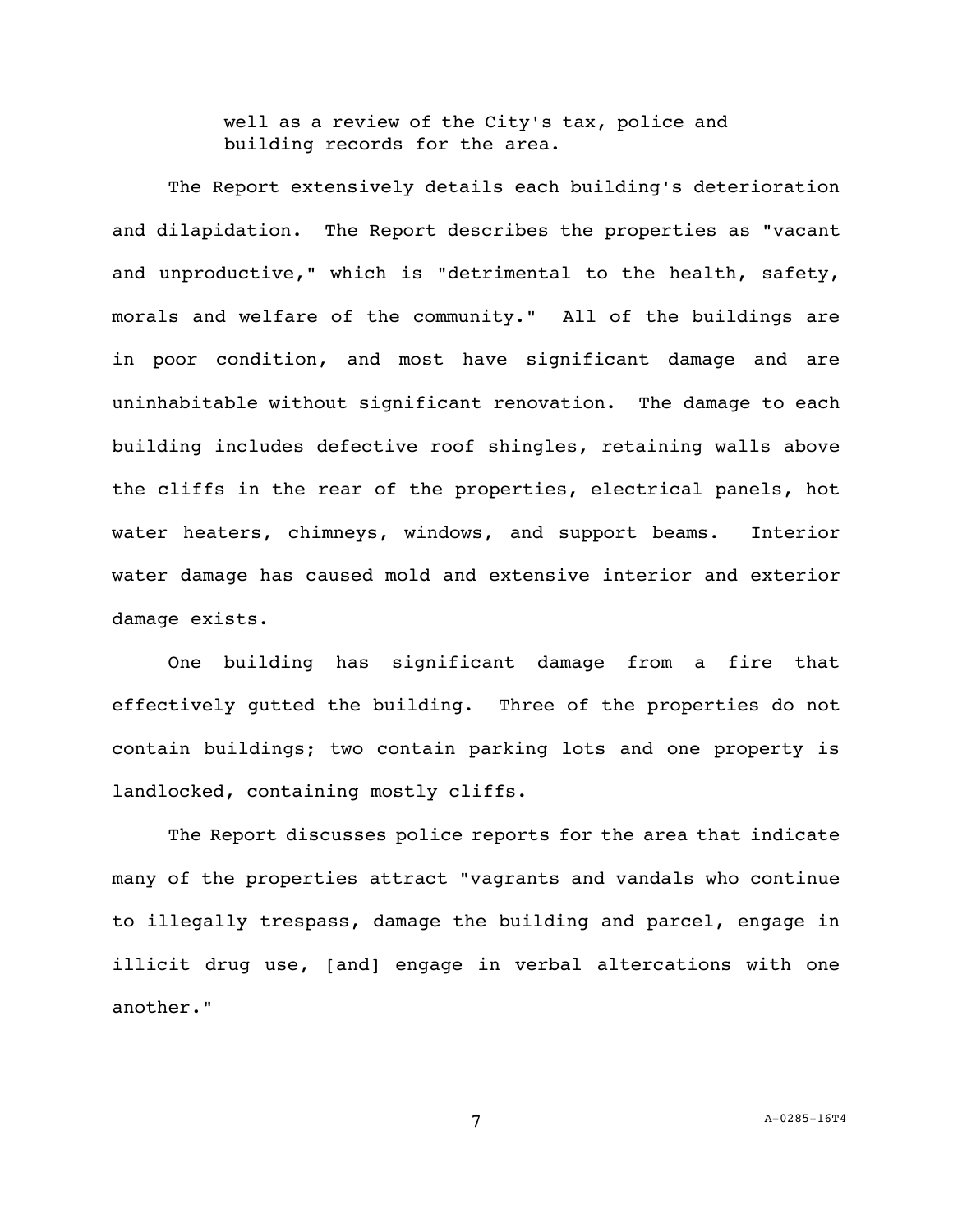Several of the properties had previously been approved for development. In 2005, one property was approved for construction of a twenty-one story, thirty-two unit apartment building, though no action was taken. That same year, another property was approved for construction of a twenty story, twenty-eight unit apartment building; however, again no action was taken. Finally, a third property was previously approved in 2007 for construction of an eighteen story, ninety unit apartment building, and again, no action was ever taken. The area is located in a low density residential zone, which permits one family dwellings, two family dwellings, three family dwellings, municipal uses and public parks and playgrounds.

The Report analyzes the criteria to designate an area in need of redevelopment under N.J.S.A. 40A:12A-5, and addresses criterion N.J.S.A. 40A:12A-5(a), finding that the buildings in the area "are in a substandard, unsafe, unsanitary and dilapidated condition, and are therefore conducive to unwholesome living or working conditions." Additionally, because the buildings were constructed before 1978, the buildings are potentially affected by the existence of lead paint.

With regard to criterion N.J.S.A. 40A:12A-5(b), the Report finds that one property had been abandoned and is no longer used for commercial purposes, and had also been designated by the New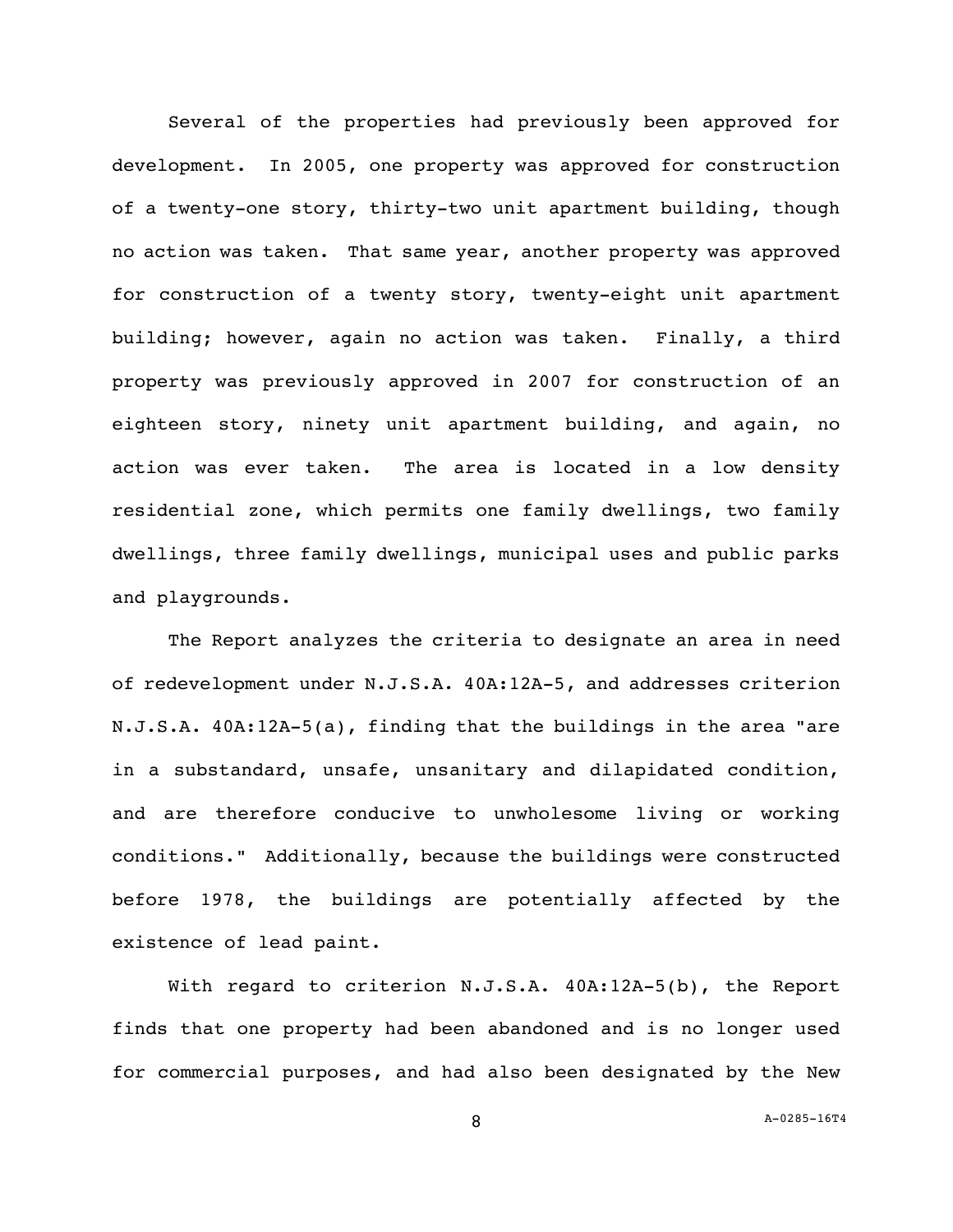Jersey Department of Environmental Protection (NJ DEP) as an active site with confirmed contamination.

Regarding criterion N.J.S.A. 40A:12A-5(c), the Report explains that all of the properties "contain steep slope areas. By reason of their location, remoteness, lack of means of access to developed sections or portions of the municipality  $\cdots$  [they] are not likely to be developed through the instrumentality of private capital." The Report also addresses the previouslyapproved site plans, noting that none of the projects had actually begun.

Concerning criterion N.J.S.A. 40A:12A-5(d), the Report explains that:

> By reason of dilapidation, faulty arrangement or design, deleterious land uses, or any combination of these or other factors the buildings in the [area] are detrimental to the safety, health, morals or welfare of Union City and the surrounding neighborhood . . . [there are] 12 properties . . . [with] 12 separate driveways, most of which required vehicles to back out onto those roadways. . . . The proliferation of this many individual driveways produces concerns for traffic safety on such a busy street . . . The deteriorated condition of the [area] exerts a negative impact on the surrounding neighborhood . . . [t]his negative impact is reflected in police reports for crimes within the [area]. Between 2005 and 2008, there were 105 separate reports regarding properties in the [area], including burglaries, suspicious persons, fires, criminal mischief and trespassing.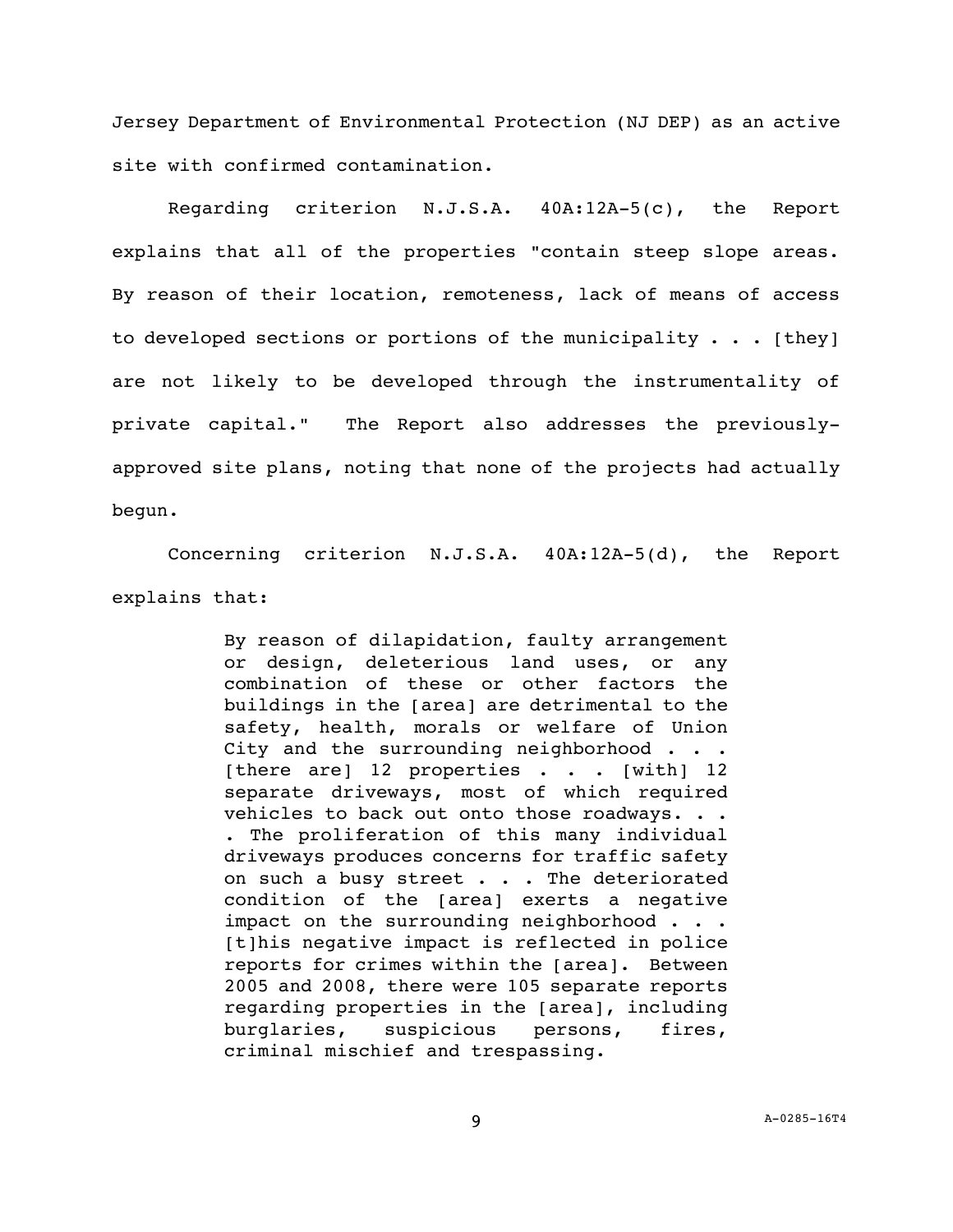Finally, regarding criterion N.J.S.A. 40A:12A-5(h), the

Report indicates that:

The City of Union City is located in the PA-1, Metropolitan Planning Area of the New Jersey State Development and Redevelopment Plan; additionally, the City is located within the designated Hudson County Urban Complex. Smart growth planning principles met by the designation of the [area] as an area in need of redevelopment include: the revitalization of the State's Cities and Towns by the protection, preservation and development of valuable human and economic assets and the improvement of livability and sustainability by investing public resources in accordance with current plans that are consistent with the provisions of the State Plan; building on the assets of cities and towns such as their labor force, available land and buildings, strategic locations and diverse populations; the conservation of the State's natural resources and systems by preserving the Palisades cliffs through a comprehensive development plan; the promotion of beneficial economic growth, development and renewal for all residents of New Jersey; to ensure sound and integrated planning and implementation statewide and; urban revitalization through the preparation of plans that promote revitalization, economic development and infrastructure investments, coordinate revitalization planning among organizations and governments, support housing programs and adaptive reuse.

The City's recently adopted Master Plan recommends that the properties in the [area] be designated, Mid Rise Residential/Steep Slope. The general objectives for Multi Family, Mid Rise Districts include the expansion of existing multifamily districts and creation of opportunities for high density housing . . . [t]he designation of the [area]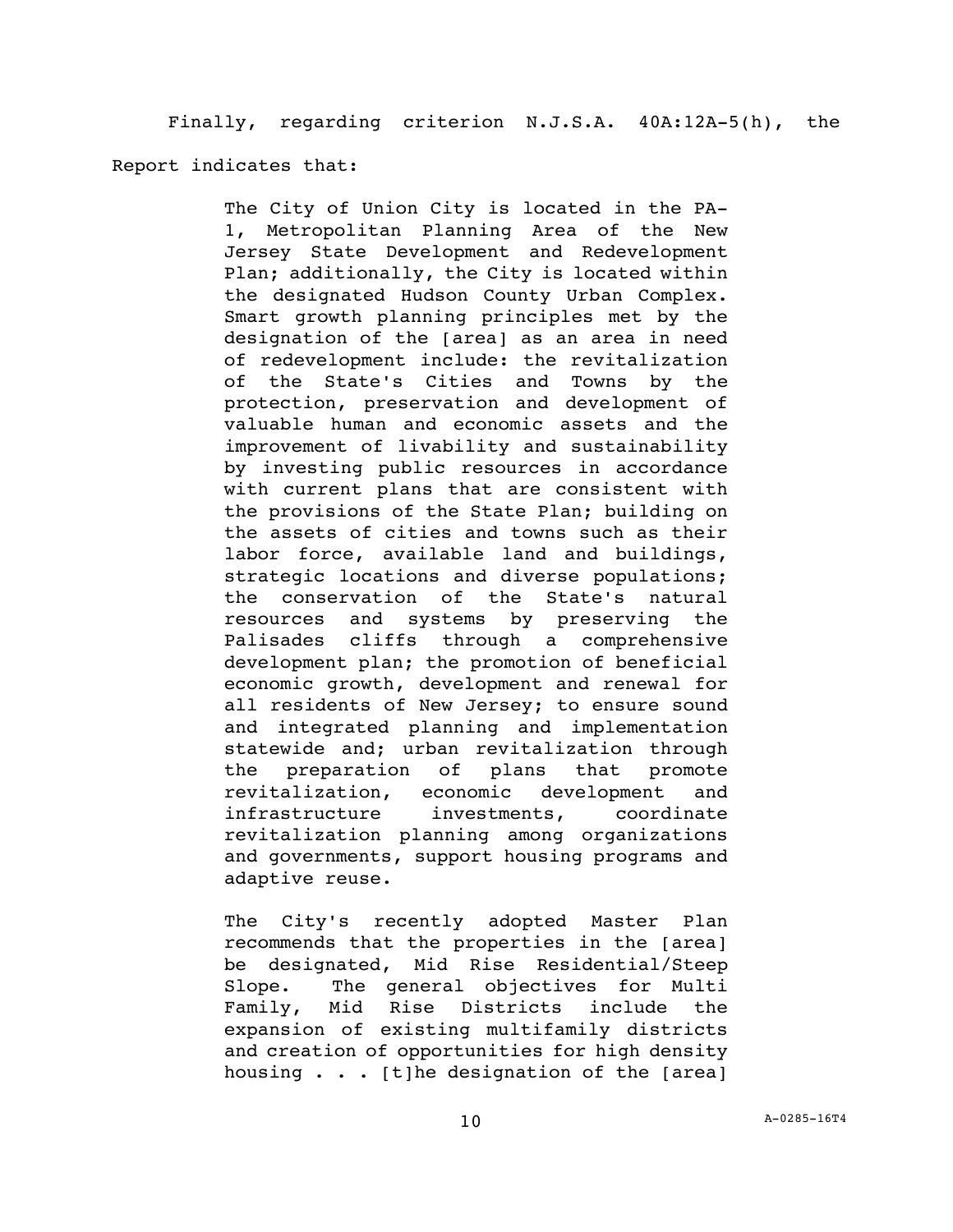as an area in need of redevelopment would be consistent with the goals and objectives of the Master Plan.

The Report recommends to the Board that the area be qualified as a non-condemnation redevelopment area.

The Planning Board held two public hearings, where it invited members of the Planning Board and the public to ask questions after Spatz presented the Report. Spatz testified that he conducted several site inspections of the area, in addition to reviewing building inspections, NJ DEP and police reports. At both hearings, the comments from the public were mixed, with some supporting a redevelopment designation, and others critical of Sky Pointe's role in the dilapidation and deterioration of the properties.

"When reviewing a trial court's decision regarding the validity of a local board's determination, we are 'bound by the same standards as was the trial court.'" Jacoby v. Zoning Bd. of Adjustment of Borough of Englewood Cliffs, 442 N.J. Super. 450, 462 (App. Div. 2015) (quoting Fallone Props., L.L.C. v. Bethlehem Twp. Planning Bd., 369 N.J. Super. 552, 562 (App. Div. 2004)). This court "give[s] deference to the actions and factual findings of local boards and may not disturb such findings unless they were arbitrary, capricious or unreasonable." Ibid. However, a municipal entity's "decision is 'invested with a presumption of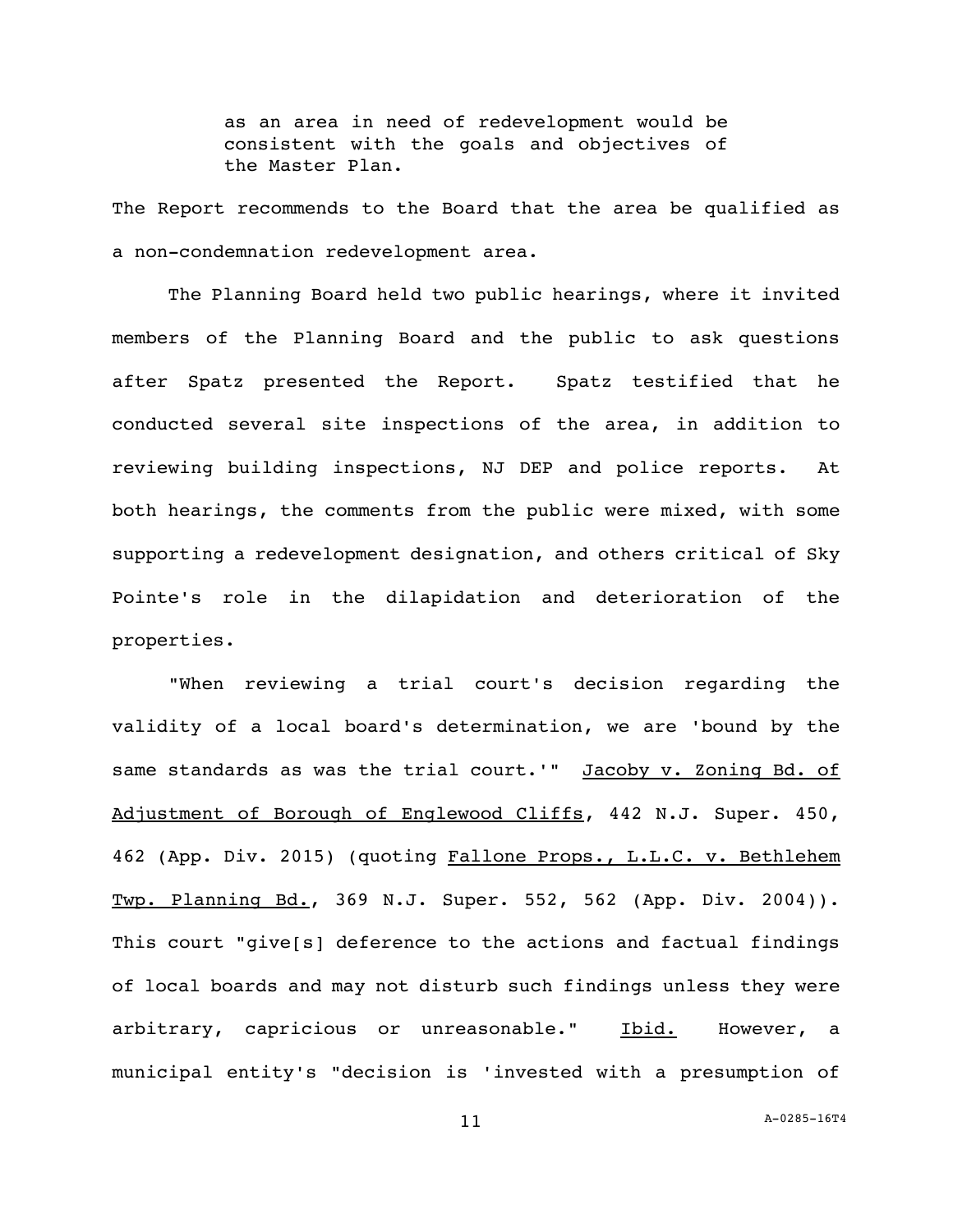validity, '" 62-64 Main St., L.L.C. v. Mayor of City of Hackensack, 221 N.J. 129, 157 (2015) (quoting Levin v. Twp. Comm. of Bridgewater, 57 N.J. 506, 537 (1971)), and "[t]he challenger of municipal action bears the 'heavy burden' of overcoming this presumption of validity." Vineland Constr. Co. v. Twp. of Pennsauken, 395 N.J. Super. 230, 256 (App. Div. 2007) (quoting Bryant v. City of Atlantic City, 309 N.J. Super. 596, 610 (App. Div. 1998)).

The actions of a board must be based on "substantial evidence." Ibid. As long as the board's actions are "supported by substantial evidence in the record, a court is bound to affirm that determination."  $62-64$  Main St., 221 N.J. at 157. "This heightened deference standard is codified in the LRHL, which provides that an 'area in need of redevelopment' designation 'shall be binding and conclusive upon all persons affected by the determination' if it is 'supported by substantial evidence and, if required, approved by the commissioner.'" ERETC, L.L.C. v. City of Perth Amboy, 381 N.J. Super. 268, 277-78 (App. Div. 2005) (quoting N.J.S.A. 40A:12A-6(b)(5)(c)). "Accordingly, it is not for the courts to 'second guess' a municipal redevelopment action 'which bears with it a presumption of regularity.'" Id. at 278 (quoting Forbes v. Bd. of Trs., 312 N.J. Super. 519, 532 (App. Div. 1998)).